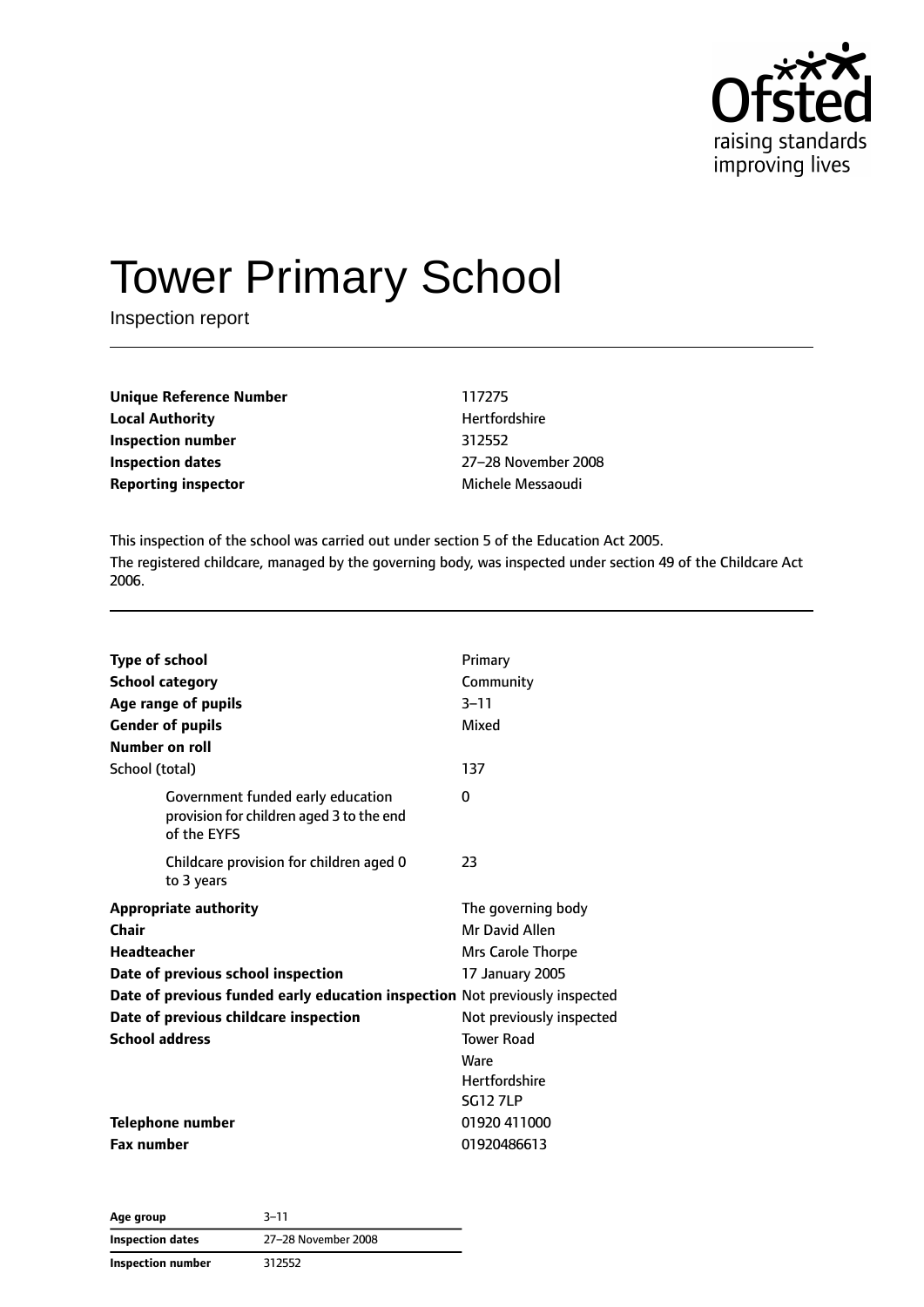.

<sup>©</sup> Crown copyright 2008

Website: www.ofsted.gov.uk

This document may be reproduced in whole or in part for non-commercial educational purposes, provided that the information quoted is reproduced without adaptation and the source and date of publication are stated.

Further copies of this report are obtainable from the school. Under the Education Act 2005, the school must provide a copy of this report free of charge to certain categories of people. A charge not exceeding the full cost of reproduction may be made for any other copies supplied.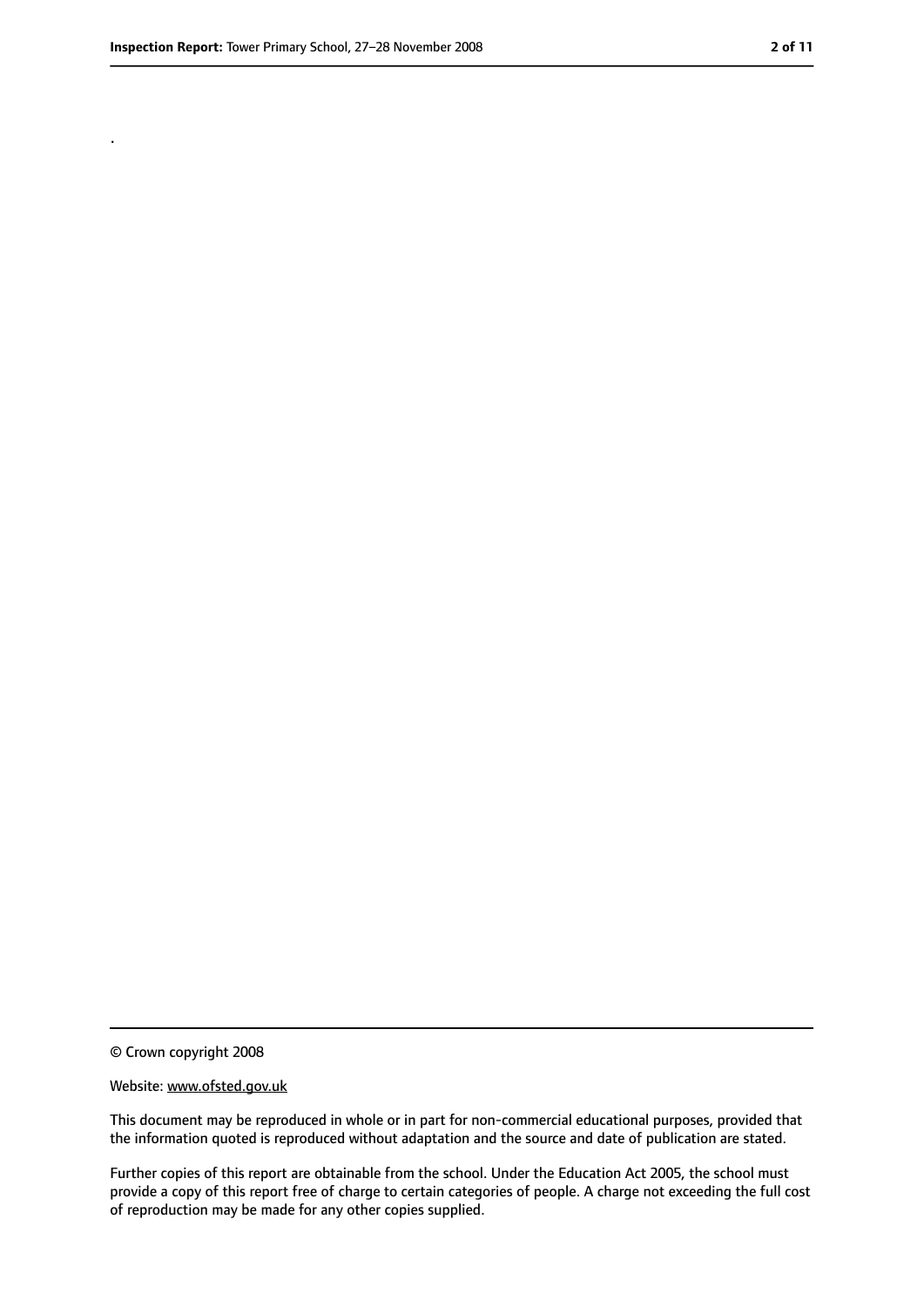# **Introduction**

The inspection was carried out by one Additional Inspector.

## **Description of the school**

Tower Primary is a smaller than average sized primary school. Most pupils are from White British backgrounds and a few are from minority ethnic groups. The proportion of pupils who have learning difficulties and/or disabilities is much higher than in most schools, and so is the proportion of pupils eligible for free school meals. A small minority of pupils have English as an additional language. There are fewer girls than boys in the school. Owing to varying numbers in year groups, pupils in Year 1 to Year 3 are taught in two mixed-age classes. The school received the Active Mark for physical education (PE) in 2007 and the Travel Plan Award in 2008.

A privately managed childcare provision, Pals Pre-school, operates from the school site.

## **Key for inspection grades**

| Grade 1 | Outstanding  |
|---------|--------------|
| Grade 2 | Good         |
| Grade 3 | Satisfactory |
| Grade 4 | Inadequate   |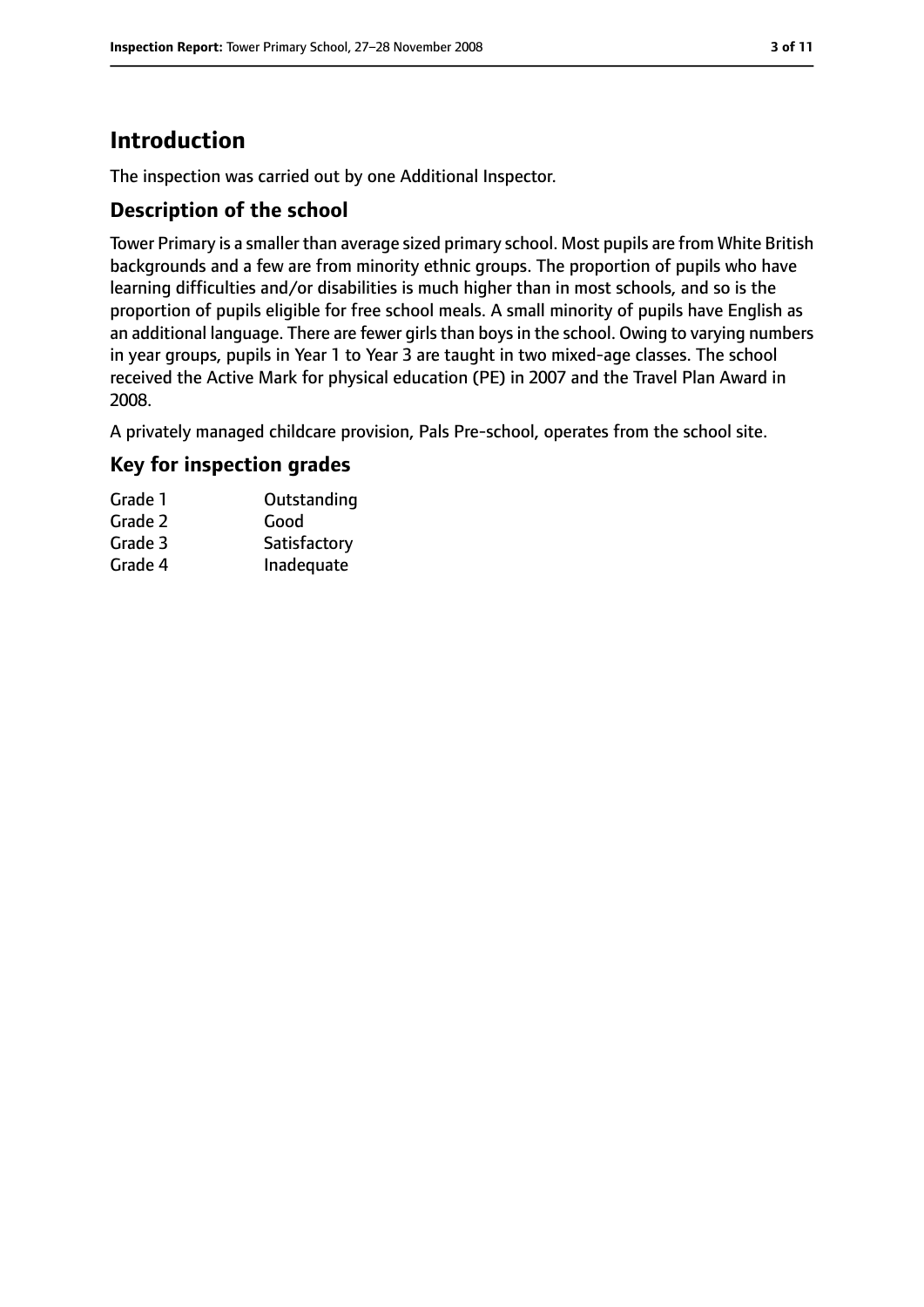# **Overall effectiveness of the school**

#### **Grade: 2**

Tower Primary is a good school. Pupils' personal development and well-being are outstanding because they are underpinned by exceptionally good pastoral care, support and guidance. Under the headteacher's strong leadership, the school is successful in creating a very warm and caring ethos in which all pupils can flourish and achieve well. The governors play an outstanding role in improving the educational provision by supporting pupils' learning in class, monitoring various aspects of school management assiduously and challenging and supporting the leadership team. The school is very active in developing a strong community spirit within its premises and beyond. It tirelessly seeks to engage adults in their children's education and welfare. For example, it provides family learning courses such as 'Come read with me' and it helped develop the provision of a new children's centre that opened on its site in January 2008. The staff form a cohesive team that establishes very effective working relationships and promotes excellent spiritual, moral, social and cultural values. Over 50 per cent of parents responded to the pre-inspection questionnaire and the vast majority of these expressed a high level of satisfaction with the school. Many commented very positively on the school's inclusive ethos and on the approachability and dedication of all staff.

Pupils love their school and express its impact on their lives saying, 'This is a school that will give you plenty of good memories when you're older.' Over the last few years, attendance has improved and is now good. Pupils' behaviour is outstanding and the staff manage the behaviour of pupils with emotional and behavioural difficulties very effectively. Pupils feel exceptionally safe and free from bullying and exclusions are rare. They develop a good understanding of how to lead healthy lives through balanced diets and they enjoy lots of physical exercise. They make outstanding contributions to their communities. They work to improve their school community through the school council and participate in a local citizenship scheme. They give choir performances in residential homes for the elderly. They gain a good understanding of wider citizenship action and raise money for charities to help those less fortunate than themselves.

Good leadership from the headteacher and subject leaders has enabled the school to make effective improvements since the last inspection. The good quality of the school's self-evaluation reflects its capacity to make further improvements. The senior managers track pupils' progress rigorously and set challenging targets. This information is used well to provide good academic guidance to all pupils and support for those who need extra help. Consequently, pupils achieve well from their low starting points in the Nursery. By Year 6, pupils attain standards that are broadly in line with the national average in English, mathematics and science.

Teaching and assessment are good and some teaching is outstanding. Marking is used consistently to show pupils how to improve. However, pupils are not sufficiently involved in determining and understanding success criteria against which they can assess their work to progress at an even faster rate. The leadership has improved the balance of the curriculum since the last inspection, resulting in good provision for religious education (RE), information and communication technology (ICT) and good development of literacy in most subjects.

## **Effectiveness of the Early Years Foundation Stage**

#### **Grade: 2**

Children get to a good start to their education and enjoy their time in the Nursery and Reception. The learning environment is warm and welcoming and children settle in quickly. Staff establish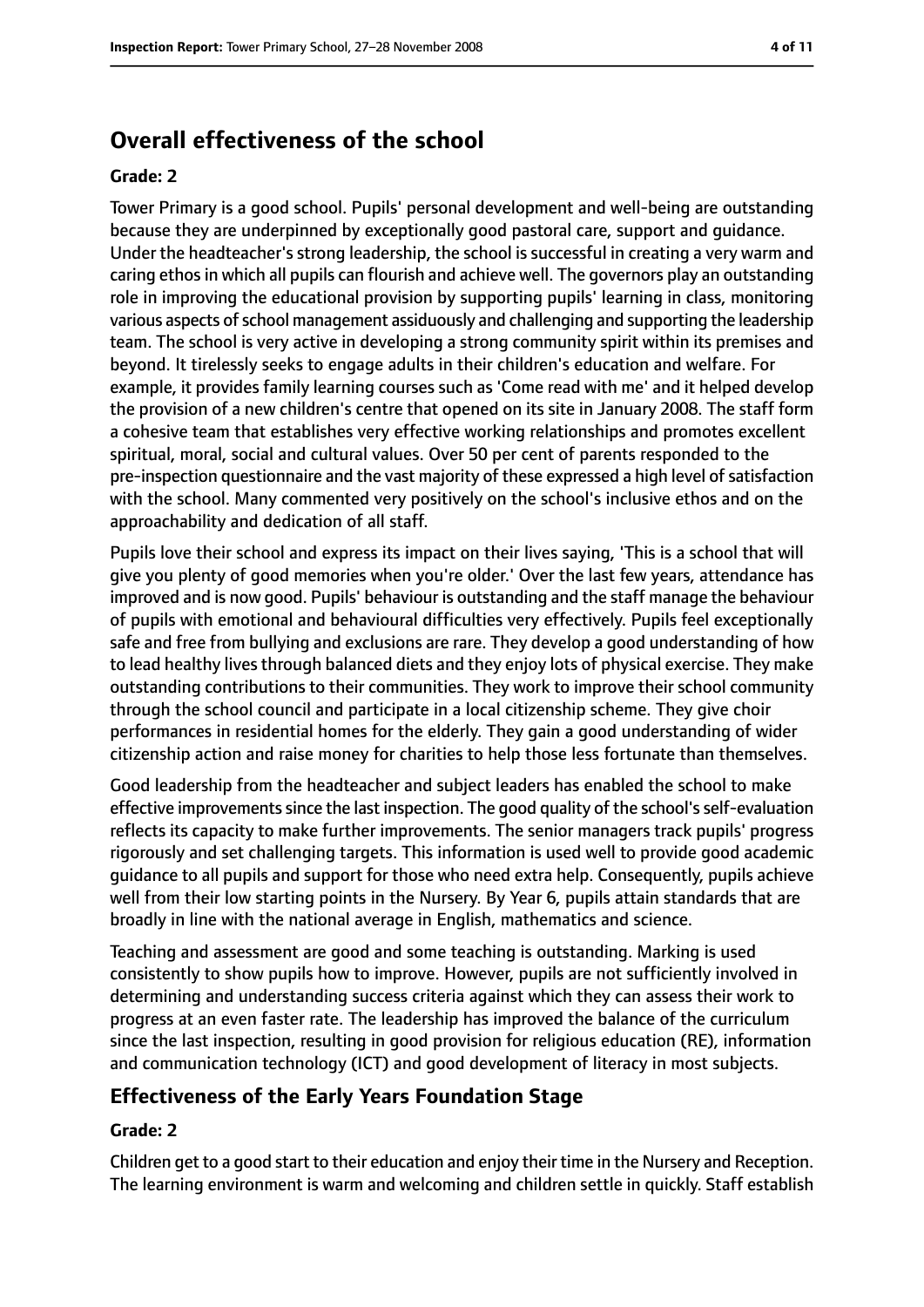effective relationships with children and promote their personal development well. They foster children's independence by encouraging them to help themselves to water, set up the tables at snack and lunch times and select the resources they need for play. As children gain confidence, they become competent learners. Three Nursery children could explain how they had made lemon curd tarts using appropriate vocabulary and reviewing steps in the correct sequence. Children enjoy a good balance of child-initiated and adult-led activities and have direct access to the outdoor areas. They develop a good understanding of hygiene and healthy eating and take regular exercise. The teaching of reading skills is strong from the Nursery onwards. The adults engage children in conversation to encourage them to improve their speaking skills. However, there are missed opportunities to extend children's vocabulary and knowledge and understanding of the world through play.

Leadership and management are good in the Early Years Foundation Stage (EYFS). Owing to effective self-evaluation and tracking of children's progress, children achieve well from very low starting points and standards have risen over the last three years. Standards of personal and mathematical development were above national expectations in 2008 and standards of communication, language and literacy were just under. Boys are not progressing as fast as girls and the leadership is rightly focusing on making the curriculum more boy-friendly. Parents are welcome to receive daily feedback on their children's progress. However there are no visual records of their children's individual learning journeys. The leadership ensures that children's welfare and safety are promoted effectively and staff have an up-to-date qualification in first aid. However, this does not include a specific first-aid qualification for young children.

## **What the school should do to improve further**

- Extend EYFS children's vocabulary and knowledge and understanding of the world through play.
- Share visual records of children's individual learning journeys in all areas of the EYFS curriculum with their parents.
- Ensure that planning indicates how specific success criteria against which pupils can assess their work might be generated so that pupils gain a sufficiently deep understanding of what to do next to accelerate their progress further.

# **Achievement and standards**

#### **Grade: 2**

Pupils make good progress by the time they leave Year 6 in relation to their low starting points. Pupils who have additional learning or linguistic needs achieve as well as their peers owing to the very effective support they receive from teachers and skilled teaching assistants.

Pupils make good progress from Year 1 to Year 2. Standards at the end of Year 2 have been significantly below average over the past few years. They rose in 2008 and matched national expectations in reading and writing. They were above average in mathematics. The attainment of pupils with learning difficulties was higher than national expectations. However, these results relate to a small group of pupils.

By the end of Key Stage 2, standards have been broadly in line with the national average in English, mathematics and science since the last inspection, albeit with some fluctuation reflecting the varying starting points of these groups. In 2008, Year 6 assessments indicate that standards dipped to below the national average; even so, pupils' progress was good in relation to their very low starting points.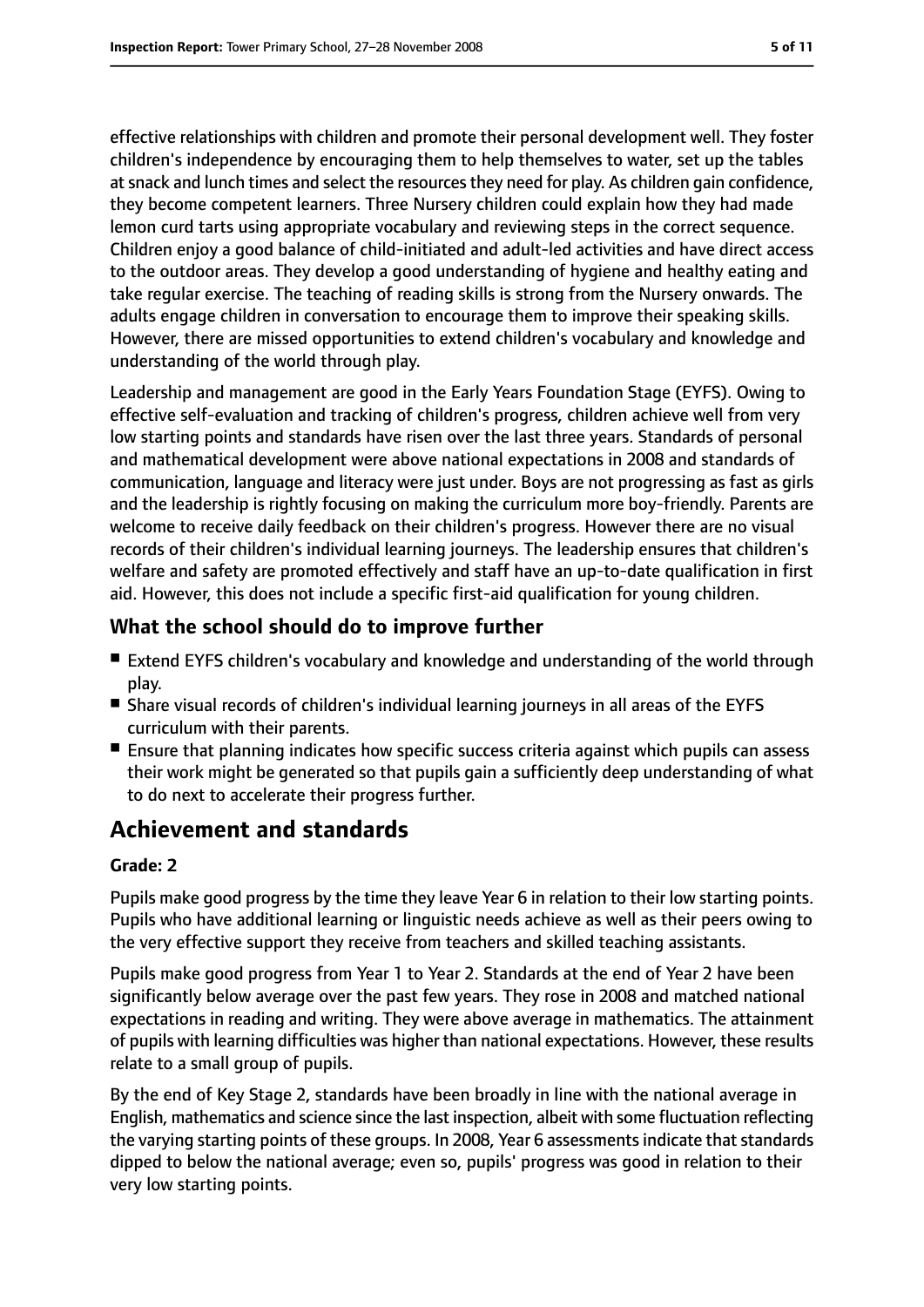# **Personal development and well-being**

#### **Grade: 1**

Pupils and parents identify the excellent role models provided by the staff and the school's inclusive ethos as key to pupils' personal development and well-being. 'Staff are very polite and exceptionally helpful,' say pupils. Pupils appreciate the positive atmosphere, free from bullying, and enjoy harmonious relationships. Their enjoyment is reflected in their good attendance, outstanding behaviour and excellent attitude to learning. They have full confidence in the school's systems to ensure their security and well-being and understand the sensitive treatment of pupils who have behavioural and emotional difficulties. They show high levels of maturity, self-discipline and a great capacity for reflection, fostered by excellent class discussions and assemblies. For example, Year 6 pupils discussed how to agree and disagree by considering what might hurt people's feelings and what constitutes constructive criticism. Pupils are encouraged to lead healthy lives successfully and participate in many physical activities. They develop excellent experiences of citizenship by contributing to their communities at various levels. They improve school life through the school council, for example designing interesting areas for outside play. They take part in local radio programmes and school presentations, which develops their confidence and speaking skills. Key Stage 2 pupils participated in the campaign to recruit a crossing patrol warden and the development of a travel plan. Pupils' cultural and multicultural development is very well enriched by educational visits, residential trips and the teaching of French in Key Stage 2. The good skills they develop in literacy, numeracy, ICT and team work, coupled with their self-confidence and sense of responsibility, prepare them well for their future.

# **Quality of provision**

#### **Teaching and learning**

#### **Grade: 2**

Teaching is effective in helping pupils to achieve well, underpinned by a shared understanding of good teaching and assessment techniques, the strategic deployment of skilled teaching assistants and clear direction from subject leaders. Staff ask open questions that make pupils think deeply for themselves. They show pupils how to improve through constructive verbal feedback and written comments. However, whilst they share learning objectives with pupils, they do not always plan how specific criteria against which pupils can evaluate their successes might be generated. Consequently, marking does not always help pupils gain a sufficiently deep understanding of what to do next to accelerate their progress further.

#### **Curriculum and other activities**

#### **Grade: 2**

Since the last inspection, the curriculum has been re-balanced to give better coverage to subjects other than English and mathematics whilst maintaining a strong focus on raising standards in speaking, reading and writing. The new framework for mathematics is embedded with a current focus on developing pupils' problem-solving skills. The consistent planning of cross-curricular links makes learning a more coherent experience, gives pupils valuable opportunities to develop literacy skills in most subjects and has improved standards in history, geography and personal, social and health education (PSHE). The planning of the curriculum in the mixed age classes is satisfactory. The provision for RE is now good and contributes to pupils' understanding of the major world faiths. Improved ICT resources have enabled pupils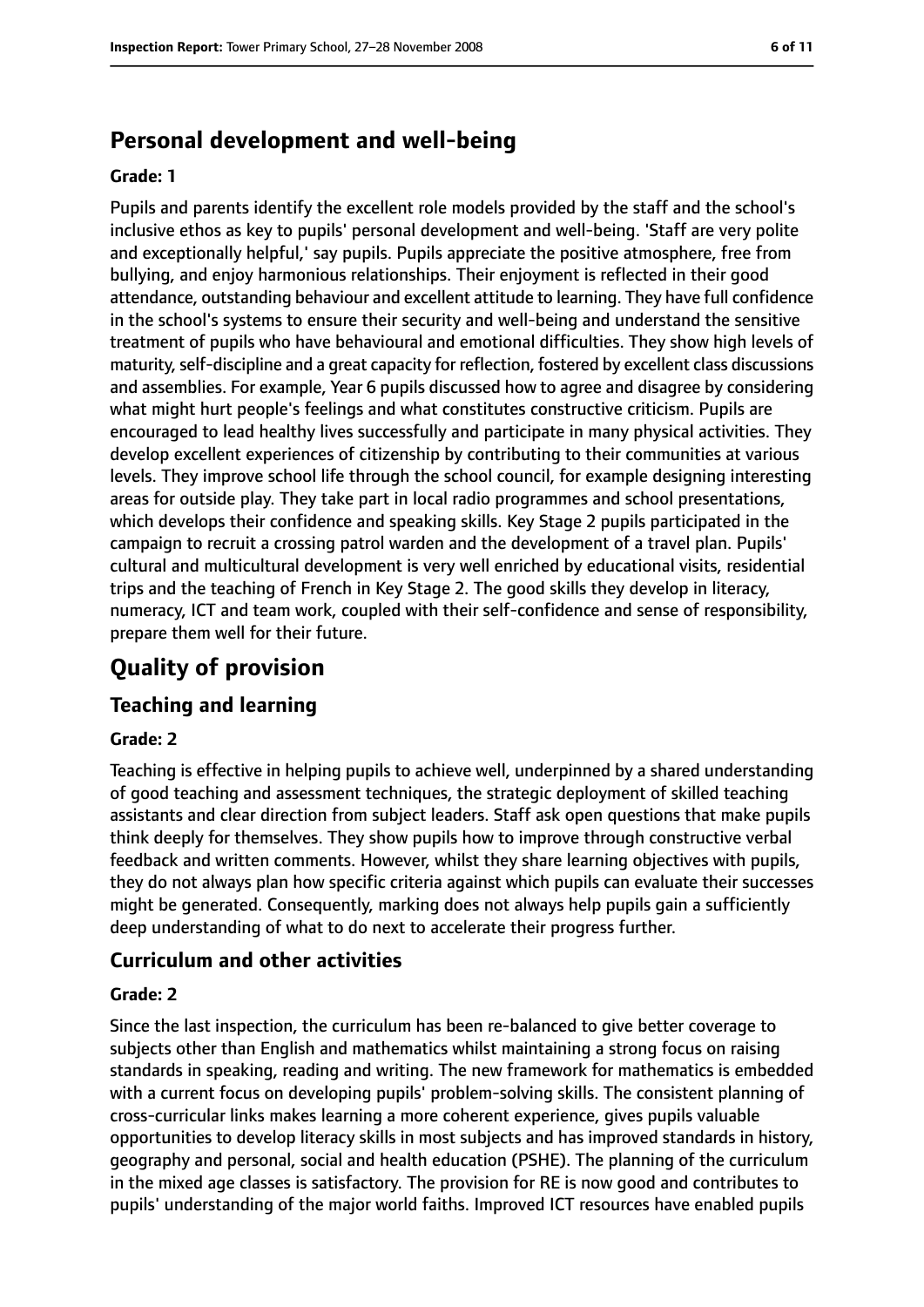to develop good ICT skills and enjoy a greater variety of work. The school has succeeded in maintaining a good quality of provision for pupils with learning or linguistic difficulties in the face of an increasing proportion of these pupils. A wide range of extra-curricular activities and educational visits enhances pupils' learning.

#### **Care, guidance and support**

#### **Grade: 1**

All staff offer pupils an exceptionally high level of care and arrangements to safeguard them in all circumstances are robust. The success with which they support pupils' personal needs and welfare is measured by the high level of parental satisfaction and trust in the school's systems and the impact on pupils' personal development. Parents say that their children thrive whatever their backgrounds, abilities and needs. Pupils settle in quickly when they join the school at any point because they are very well supported. They receive good academic guidance through verbal feedback and marking. The termly tracking of pupils' progress is effective in identifying pupils who would benefit from further support. The school works hard with parents to improve the attendance of the small core of pupils who are often absent.

# **Leadership and management**

#### **Grade: 2**

The headteacher provides strong leadership and she is very well supported at the senior level by the governors and deputy headteacher. The governors provide a wide range of expertise and experiences and fulfill their responsibilities as critical friends very effectively. They know the school very well through their regular practical involvement. Financial management isstrong and value for money is good. Resources are used effectively to improve the quality of learning, in particular, interactive whiteboards and laptop computers. The middle managers develop their subjects and areas of expertise carefully to improve standards. The leadership monitors the quality of teaching and learning across the curriculum effectively and ensures pupils make good progress by setting challenging targets. Although marking is consistently good and shows pupils how to improve, written comments do not always relate to sufficiently specific success criteria and so do not help pupils progress at an even faster rate. The school makes an outstanding contribution to uniting the community by finding varied ways to engage parents in their children's learning and helping develop much needed community services.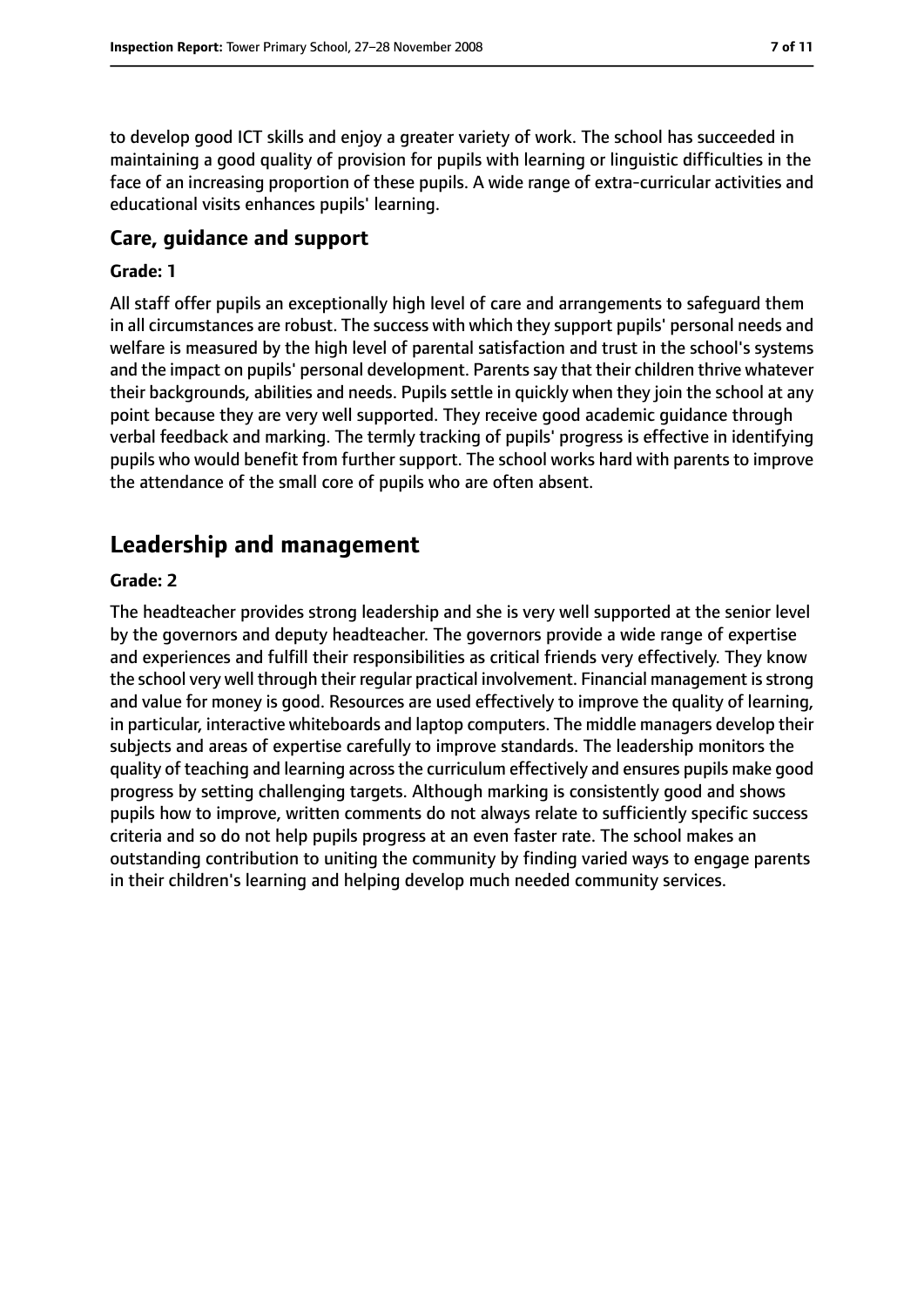**Any complaints about the inspection or the report should be made following the procedures set out in the guidance 'Complaints about school inspection', which is available from Ofsted's website: www.ofsted.gov.uk.**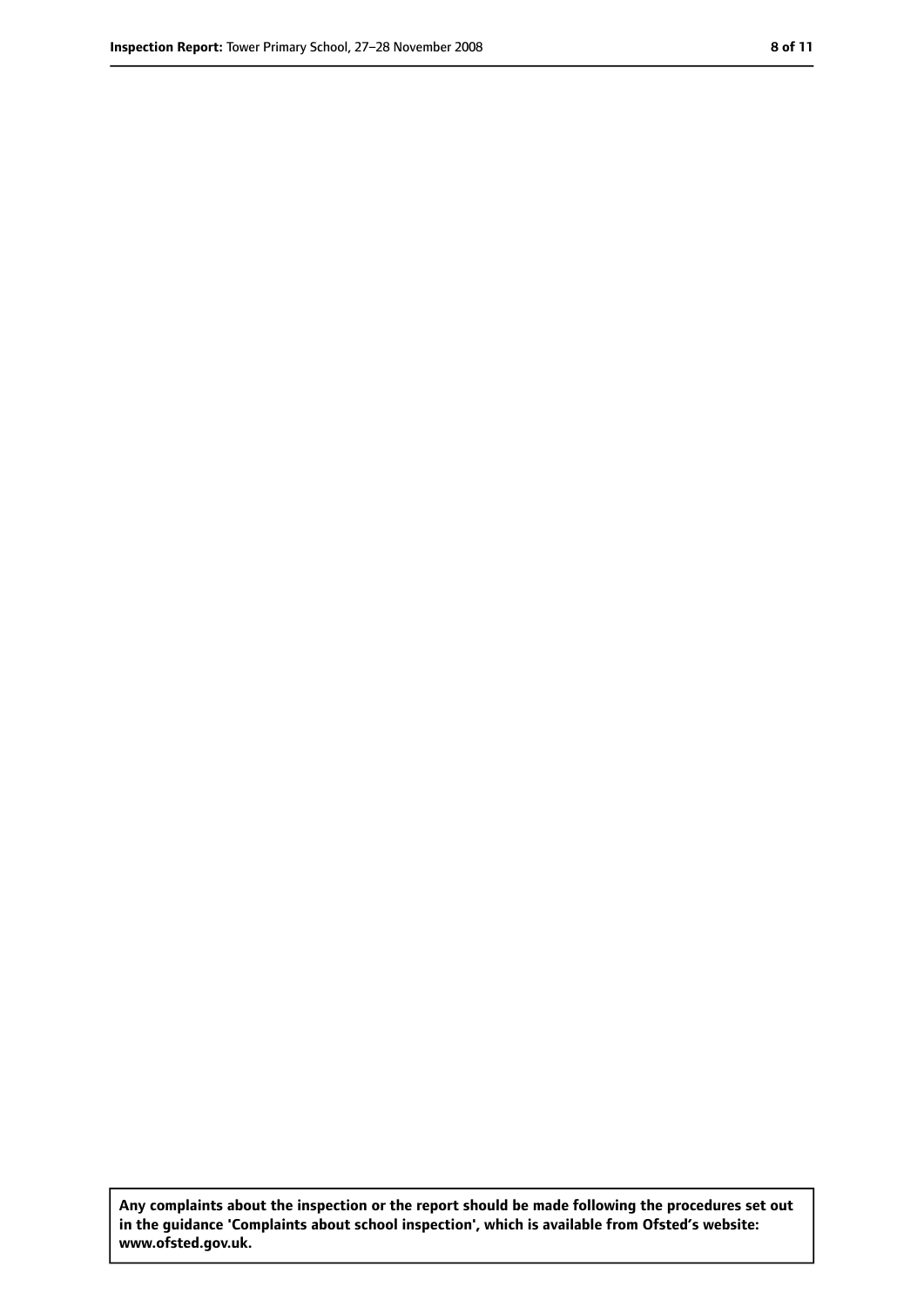# **Inspection judgements**

| ˈ Key to judgements: grade 1 is outstanding, grade 2 good, grade 3 satisfactory, and | School         |
|--------------------------------------------------------------------------------------|----------------|
| grade 4 inadequate                                                                   | <b>Overall</b> |

#### **Overall effectiveness**

| How effective, efficient and inclusive is the provision of<br>education, integrated care and any extended services in meeting the<br>needs of learners? |     |
|---------------------------------------------------------------------------------------------------------------------------------------------------------|-----|
| Effective steps have been taken to promote improvement since the last<br>inspection                                                                     | Yes |
| How well does the school work in partnership with others to promote learners'<br>well being?                                                            |     |
| The capacity to make any necessary improvements                                                                                                         |     |

# **Effectiveness of the Early Years Foundation Stage**

| How effective is the provision in meeting the needs of children in the<br>l EYFS?            |  |
|----------------------------------------------------------------------------------------------|--|
| How well do children in the EYFS achieve?                                                    |  |
| How good are the overall personal development and well-being of the children<br>in the EYFS? |  |
| How effectively are children in the EYFS helped to learn and develop?                        |  |
| How effectively is the welfare of children in the EYFS promoted?                             |  |
| How effectively is provision in the EYFS led and managed?                                    |  |

#### **Achievement and standards**

| How well do learners achieve?                                                                               |  |
|-------------------------------------------------------------------------------------------------------------|--|
| The standards <sup>1</sup> reached by learners                                                              |  |
| How well learners make progress, taking account of any significant variations<br>between groups of learners |  |
| How well learners with learning difficulties and/or disabilities make progress                              |  |

## **Annex A**

<sup>&</sup>lt;sup>1</sup>Grade 1 - Exceptionally and consistently high; Grade 2 - Generally above average with none significantly below average; Grade 3 - Broadly average to below average; Grade 4 - Exceptionally low.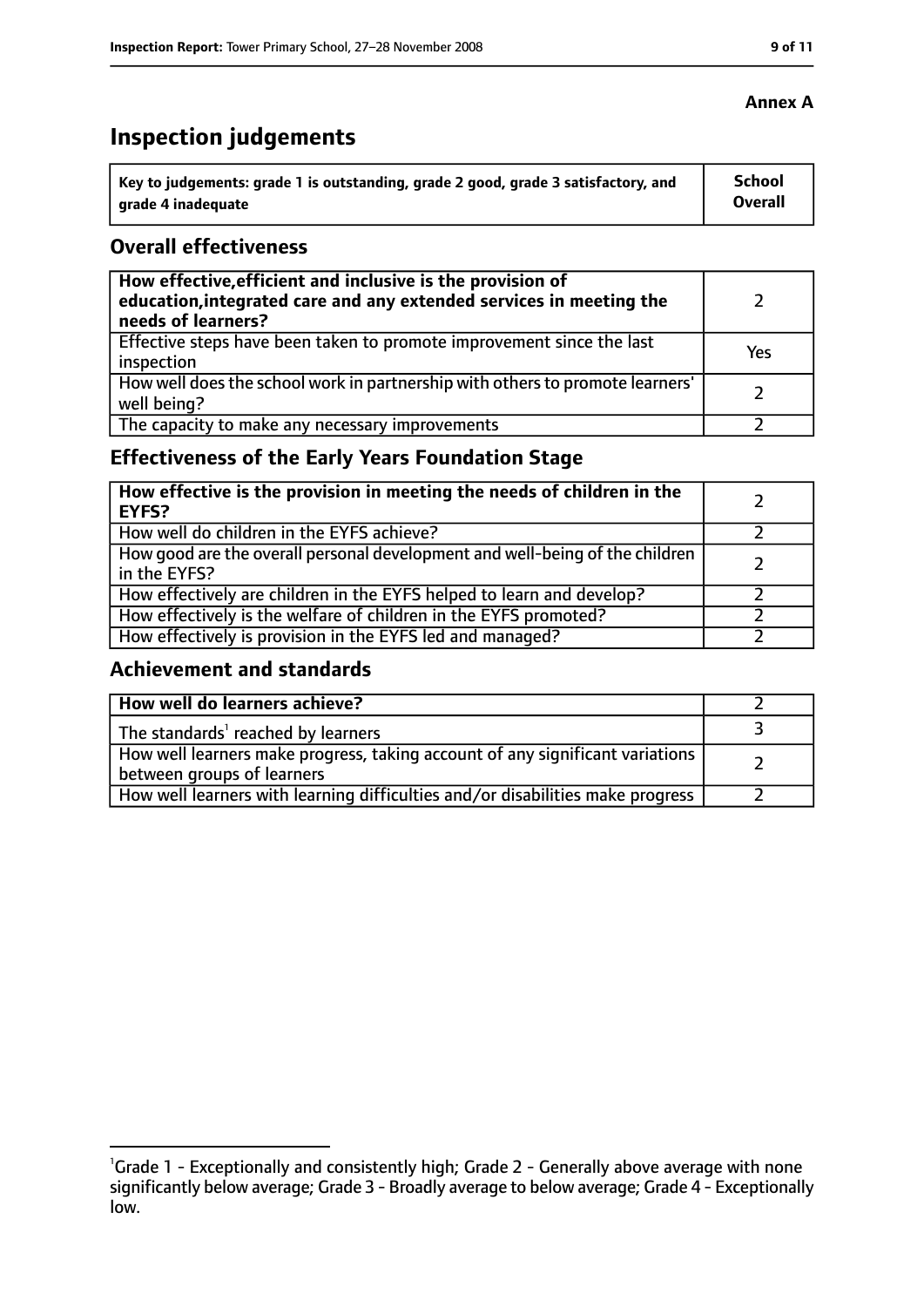# **Personal development and well-being**

| How good are the overall personal development and well-being of the<br>learners?                                 |  |
|------------------------------------------------------------------------------------------------------------------|--|
| The extent of learners' spiritual, moral, social and cultural development                                        |  |
| The extent to which learners adopt healthy lifestyles                                                            |  |
| The extent to which learners adopt safe practices                                                                |  |
| The extent to which learners enjoy their education                                                               |  |
| The attendance of learners                                                                                       |  |
| The behaviour of learners                                                                                        |  |
| The extent to which learners make a positive contribution to the community                                       |  |
| How well learners develop workplace and other skills that will contribute to<br>their future economic well-being |  |

# **The quality of provision**

| How effective are teaching and learning in meeting the full range of<br>learners' needs?              |  |
|-------------------------------------------------------------------------------------------------------|--|
| How well do the curriculum and other activities meet the range of needs and<br>interests of learners? |  |
| How well are learners cared for, quided and supported?                                                |  |

# **Leadership and management**

| How effective are leadership and management in raising achievement<br>and supporting all learners?                                              |     |
|-------------------------------------------------------------------------------------------------------------------------------------------------|-----|
| How effectively leaders and managers at all levels set clear direction leading<br>to improvement and promote high quality of care and education |     |
| How effectively leaders and managers use challenging targets to raise standards                                                                 |     |
| The effectiveness of the school's self-evaluation                                                                                               |     |
| How well equality of opportunity is promoted and discrimination eliminated                                                                      |     |
| How well does the school contribute to community cohesion?                                                                                      |     |
| How effectively and efficiently resources, including staff, are deployed to<br>achieve value for money                                          |     |
| The extent to which governors and other supervisory boards discharge their<br>responsibilities                                                  |     |
| Do procedures for safequarding learners meet current government<br>requirements?                                                                | Yes |
| Does this school require special measures?                                                                                                      | No  |
| Does this school require a notice to improve?                                                                                                   | No  |